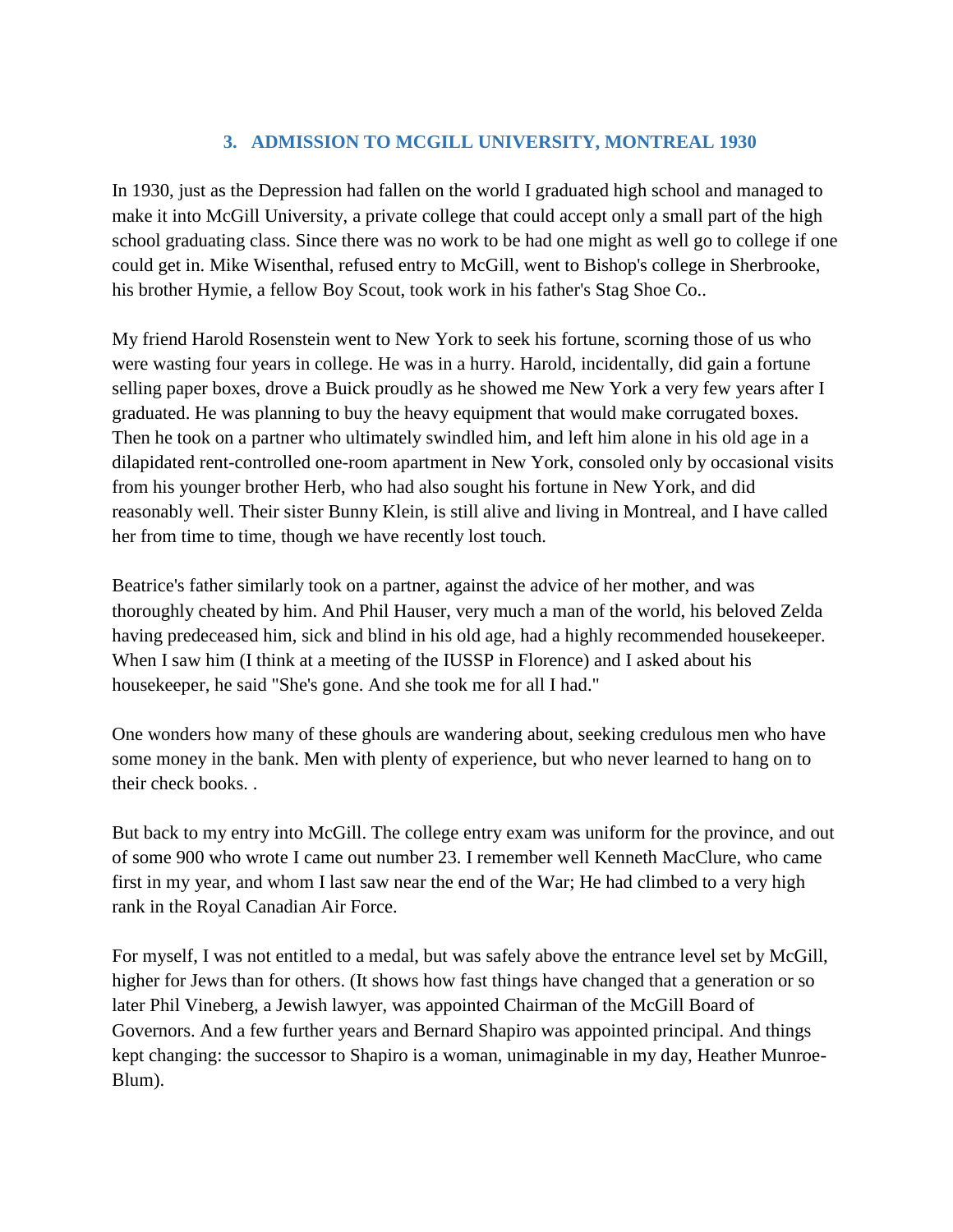#### **Four Friends, McGill 1930-34**

At college I chose a concentration in mathematics, in which I had a little ability, enough that I could get through exams with very limited work. Part of the time thus released I spent in visiting other classes-French and English literature, philosophy, history, and genetics--without ever having to face exams in them--God forbid. And the rest of the time saved was spent in social activities, mainly in associations with three others, about each of whom I can say a word here.

One was Morton Bloomfield, living in Westmount, and so of a somewhat better-off family. He concentrated in English, and 40 years later our paths crossed again when I was appointed to Harvard, where Morton had been teaching for some years, He had become an authority on the Seven Deadly Sins, and it was his knowledge of these, gained in the Vatican Library that propelled him up to a professorship at Harvard.

Then there was Isidore Dubin, son of very recent immigrant parents, living on the Rue St. Urbain, an area of first settlement. Dubin was a medical student (heaven only knows what sacrifices his family had to make to pay his tuition), and I once accompanied him to anatomy class. There was a cadaver (a stiff in the student vernacular) laid out on a table on the platform, of a young woman. I did not at the time know the difference between male and female anatomy, and wondered why she lacked some of what I had thought basic parts of the human body.

Dubin was far more worldly than I was, quite apart from anatomy class. He was rich in quotations, many of them limericks, and scatological. One evening Morton was driving us around, and we drove to a brothel. The rest of us were not interested, but Dubin was. He went in, first checking to see that he had the \$2.00 charge.

Dubin liked to try things that other people only think of. One evening when we were all a little tipsy he told us about pissing in the kitchen sink. The way he said it suggested that there was something deeply symbolic there--heaven knows what it was. And on another occasion he said he had heard in chemistry class that a fart is mostly methane, and can be ignited. We were in someone's home, and forthwith the matter was put to experimental test. One of us took down his pants, one got out a cigarette lighter, a fart was produced, but alas it did not ignite.

Notwithstanding his knowledge of women, Dubin made an unhappy marriage.. While still not very old, his wife developed a manic-depressive psychosis, and could be violent. When he visited our home in Chicago's Madison Park many years later he showed us some of the bruises and cuts that resulted from their battles. We knew another such couple, also a small man with a large manic wife. He was the LeNeveu referred to elsewhere in these notes whose wife, beautiful and highly intelligent, in later life could be violent. She was Catholic and he Protestant--could contradications arising from that have affected Helen LeNeveu?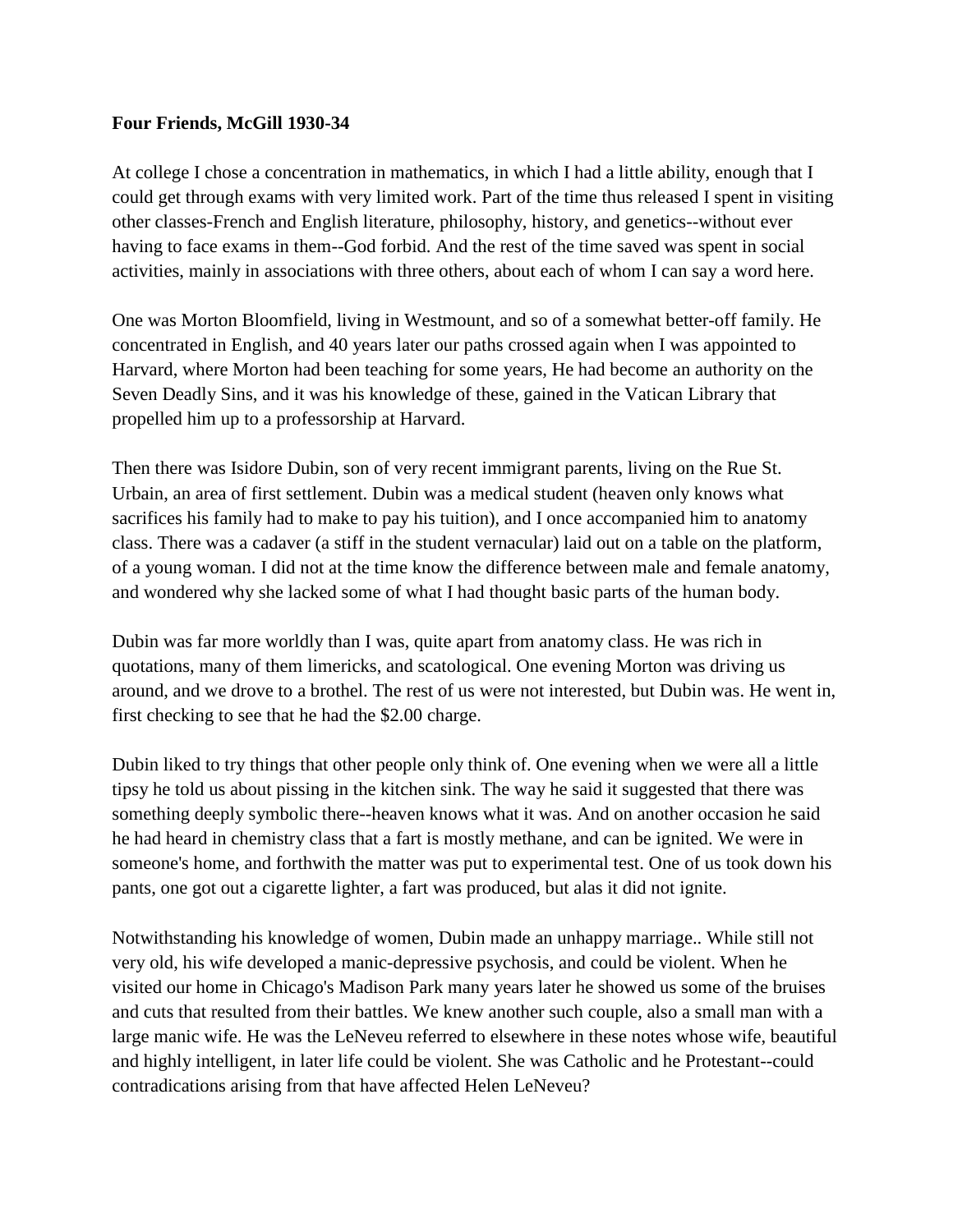Dubin's career as a research physician, ran parallel to that of the more eminent Rachmiel Levinne, also from McGill two or three years ahead of us, and of whom we saw a good deal when we stayed in Chicago, including once running across him on Ellis Avenue in front of the University Book Store, where he told me that his wife had just died. He was crushed by the loss.

Finally, there was Jack MacCabe, the one Gentile in our group, probably gay, a biology student, and full of tales of goings on among junior instructors in the biology labs. He had pretensions as a pianist, based on partial mastery of Beethoven's Moonlight Sonata. After graduation, in disregard of Hitler's rise to power, he went to Germany to continue his piano studies. We never referred to him again.

Years later I was able to trace him through a chance encounter with an official of Imperial Oil, of which his father was also an official, and was informed that Jack had died in Zurich in 1960.

We four used to meet at least once a week, to drink beer, and to talk, talk, talk. We usually drank at the Pig and Whistle Tavern (formally the Prince of Wales) on Stanley Street, just above St. Catherine, then went on to Ben's, famous for smoked meat sandwiches, and finally ended up with coffee at Murray's. .

I remember when I fell on Oswald Spengler's Decline of the West, a book with a breathtaking survey of world culture from about 3,000 B.C. to the present. It explored the soul of each epoch through its music, painting, and writing. Spengler found nine cultures to have sprung up through history--Egyptian, Chinese, Greco-Roman, etc., and the West, the greatest and the last. Each has its spring time (the Middle Ages for the West), summer, autumn, and winter. We live in the barren winter of the West. This succession of cultures sprang out of the eternal peasant countryside, and when the last ends we will fall back to the same. Everything that is say able--in music, poetry, and the arts-- will have been said. As somewhere else has been said "Once its riddle has been solved a culture falls into the abyss"

Many of Spengler's assertions have been criticized by other historians, but to me at an impressionable age be made clear what a unified culture-how the West's poetry, music, architecture, all evolved together, in a story that started in the Middle ages and is now coming to an end. "Every culture falls into the abyss once its riddle has been solved." The virtual abandonment of the sense of unstoppable progress that made the 19th century so rosy, was due to the 1914-8 war, in which millions of men with no real differences were organized to kill one another. Wars of religion, wars for booty, wars for slaves, wars to take over provinces for their tax income, as Rome did, but the 1914-8 killings none of these had such understandable, if not commendable, reasons.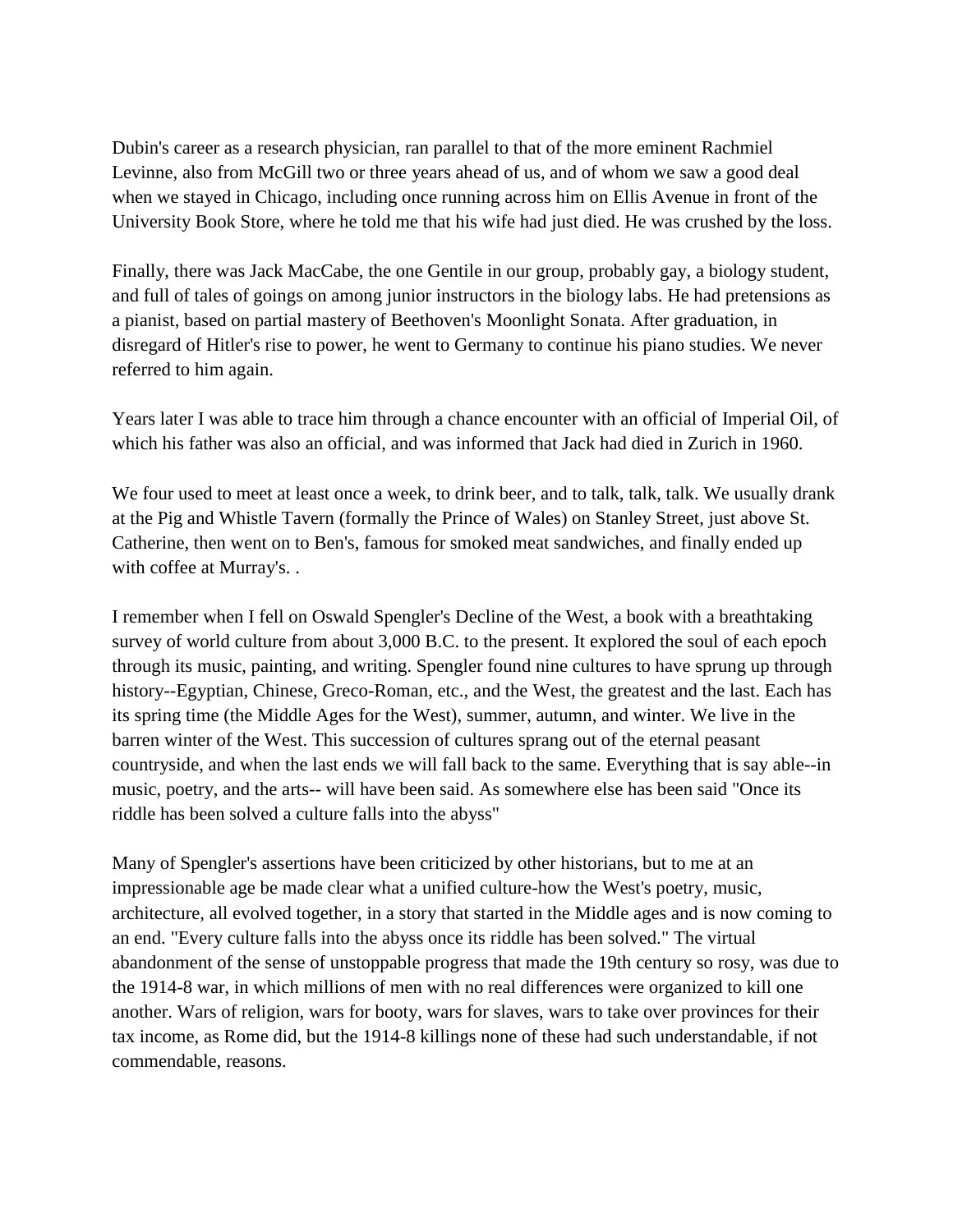All this struck a blow at the Enlightenment. The notions of progress and rationality could no longer stand up after a war in which millions of the West's finest young men slaughtered one another to no purpose. The War and the depression through which we were passing gave credibility to Spengler's thesis of the end of Western civilization. It was a theme that seemed to fit our times and our individual prospects. Especially as evil leaders were heading us towards a new war that would exceed the bloodshed of the last.

While we talked and argued Hitler was haranguing audiences and through the connivance of a doddering Marshal Hindenburg came to power. Spengler was writing his books at this time, and the Nazis thought that they could use him to their purposes if he made certain changes. Spengler, firm in his beliefs as only an upright German can be, refused to change a single word he had written. He was too well-known for the Nazis to touch his person, but they did burn his books.

Such were the themes that concerned us as we drank our beer at the Pig and Whistle

## **First trip to New York**

Morton's family had a car that he was able to borrow for some 10 days in the summer of 1933, and he and Isadore and myself drove the 400 miles to New York. We followed roads that were paved indeed, but narrow and with frequent sharp curves--hardly the superhighways of today I was worried on the way down, having no money a hotel was out of the question, and having nothing that could be called an invitation from my relatives. However my Uncles Harry and Frank said they were glad to see me and put me up and feed me, though their wives showed less enthusiasm. I remember Uncle Harry's daughter Hortense (somewhat younger than myself and recently passed away) very clearly, other cousins rather vaguely.

I got to be friendly with a neighbor of Uncle Harry-I think his name was Michael-no older than I was and very much better read in science. With him I visited the American Museum of Natural History and other worthwhile places. Just cruising on the subway system by myself was thrillingand affordable, the fare being something like ten cents. I remember seeing Grand Central Station. I stared up at the frieze on the main Post Office: "Not snow, nor heat, nor rain, nor gloom of night keeps these couriers from the swift completion of their appointed rounds." Only recently did I learn that those words were from Herodotus written about the messengers traveling the Imperial roads of Persia in the fifth century B.C. I saw many other things in my ten daysaltogether New York seemed a magical city.

At the end of ten days we reunited according to plan and drove the 400 miles home. Isidore had the most exciting story to tell. He had been wandering in Harlem late one night, Heaven knows what he expected to find there. What he did find was a holdup-a large Black with a gun, who demanded his money. Isadore was so frightened he filled his pants as he surrendered his purse.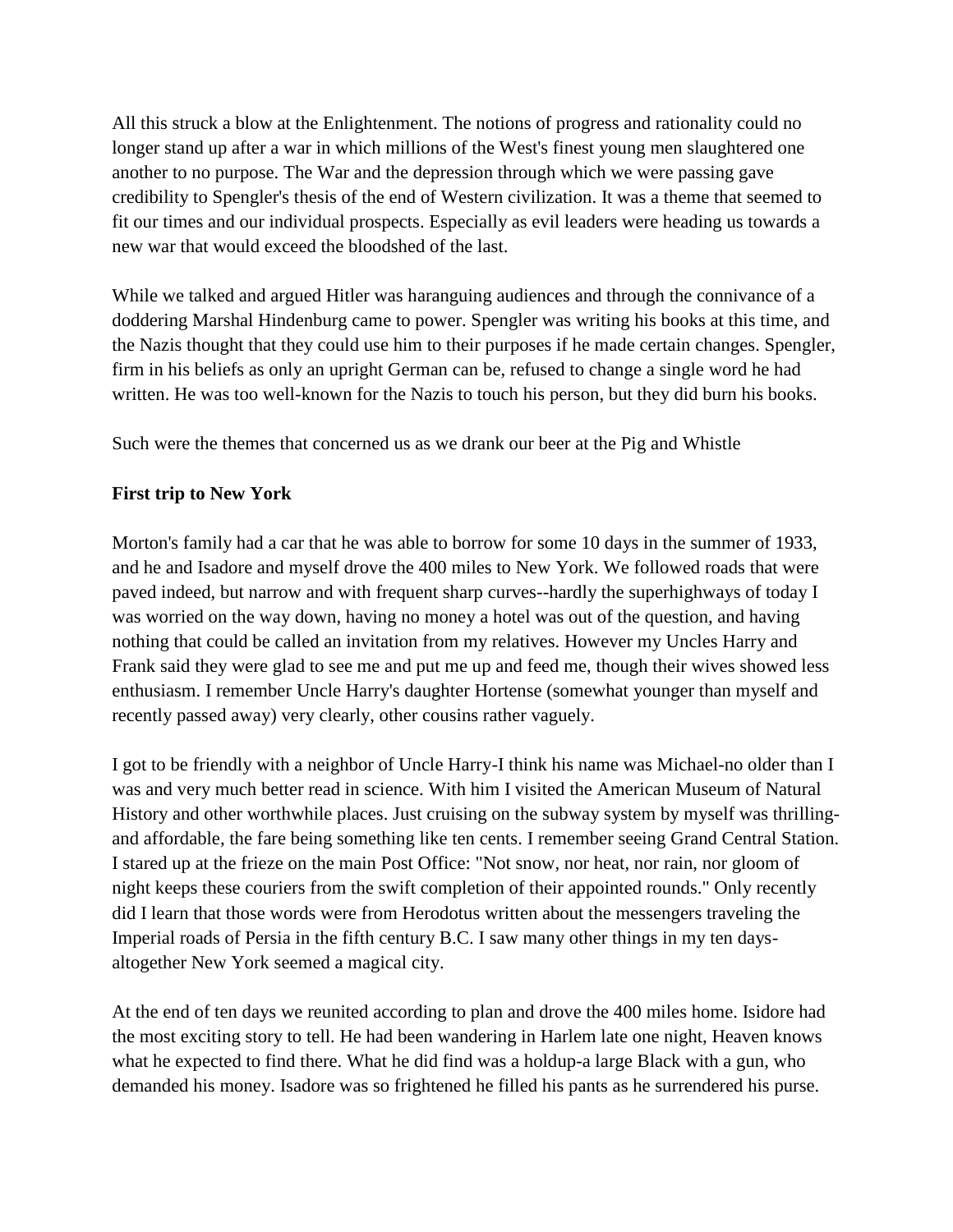One way or another I followed all three after graduation separated us, so I know that all three have passed away – I am the sole survivor.

Other students whom I knew included Gerald Rickwood, whose father was a church organist, and who himself had an impressive knowledge of music, and Elton Pounder, who was my lab partner. Poor man--I was just not a gifted experimenter, indeed not an experimenter at all. Elton de facto had to do the experiments without much help from me. He followed up and became a researcher in the physics of the Arctic Ocean, if I remember right, remaining always at McGill: I often visited him in his lab in the basement of the McDonald Physics Building, quite possibly the same lab that had been occupied a generation earlier by the great Sir Ernest Rutherford. Rutherford's strength was in proposing what looked trivial experiments making simple devices to carry them out. And then drawing important conclusions from them. He started out at McGill measuring street vibrations from passing streetcars. I am afraid he was too good for McGill, and soon was appointed to the Cavendish Laboratory at Cambridge.

#### **My college teachers, McGill 1930-4**

After my second undergraduate year I retreated from Math and Physics to just Math, thus freeing Elton from my lab partnership.

Among my teachers at McGill I recall Charles T. Sullivan, somewhat diminutive in stature, red faced, who lectured in a dramatically flowing gown. Long-time head of McGill's Department of Mathematics, and with the most perfect copy-book handwriting I have ever seen. When he finished his lecture the black-board was a work of art. Rickwood, an amateur photographer, once took a picture of the board and gave me a copy, which alas I no longer have. I remember one time when Jack MacCabe and I, working with a pair of scissors and paper, discovered that we could make a figure with one side only. We were puzzled by it, and Jack said "Let's show our discovery to Sullivan" That seemed pretty daring, but spurred on by Jack I timidly knocked on the door and we were admitted and showed our finding. Of course Sullivan knew all about it and discoursed on some of the properties of what he called a Mobius ring. But on the whole Sullivan was purely a math teacher, not a mathematician; he would be out of his study watching professional baseball every afternoon of the season. .

In my time Gordon Pall, an algebraist, was just out of graduate school. He was thought to have the makings of future distinction, but then spent all his time working for what he regarded as good causes. David Howat, who taught analytical geometry, went back to his native Scotland while I was a student. When at the end of a class I went up to Howat and told him how wonderfully easy analytical problems were compared with Euclid, with whom I struggled through high school, He said something like "Just don't forget that those problems I solve at the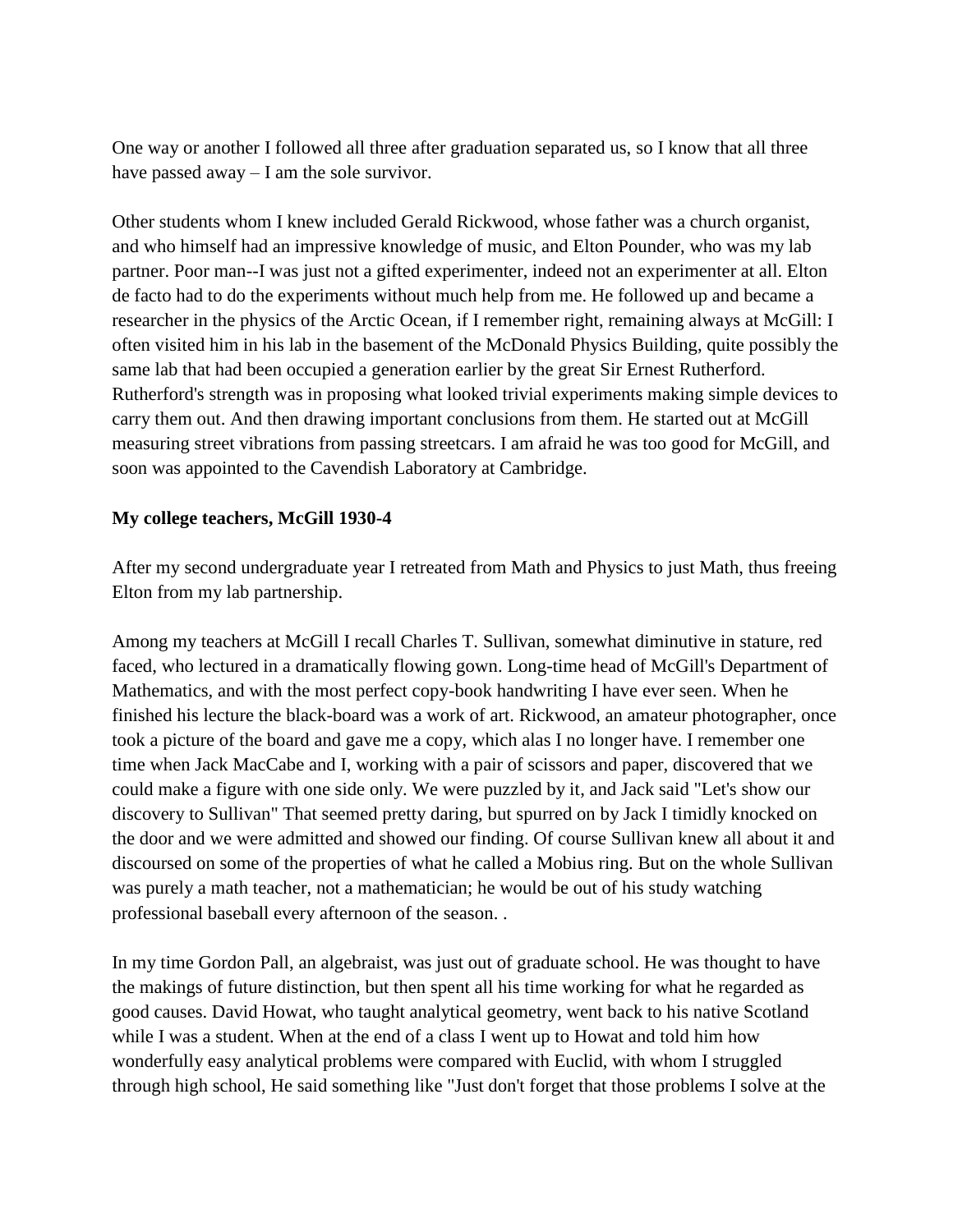board are made up to be readily solved by analytical means." I found Howat very approachable and was sorry he was leaving.

W.L.G. Williams was a graduate of the University of Chicago and just about the only research mathematician in the McGill Department (and the only one who lectured without a gown.) He was also a Quaker, and altogether, both as a mathematician and as a person, the most admirable member of the department. I believe he was a descendant of and named after the abolitionist William Lloyd Garrison. He could have been a grandson, the American Civil War being only about 70 years behind us at the time.

When I was in fourth year I with a few other students was invited to attend a lecture by a visitor on the proof that using only a straight edge and a pair of compasses it was impossible to trisect an arbitrary angle. I could not understand any part of the argument and was pleased when the faculty present asked questions that showed they didn't understand either.

During the two years I was in Physics as well as math I had a course with Arthur S. Eve, in my time pretty decrepit – I believe that he harked back to the glory days of the great Rutherford. I also had a class in statics and dynamics with Professor Reilly. I don't remember how to work out the resultant of a number of forces acting on a point, but I do remember the extraordinary skill in arithmetic he exhibited at the blackboard. He would multiply two six digit numbers in his head, writing down the 12 or so digits of the answer from left to right.

So with nothing to do outside listening to two or so hours of math lectures each day I attended classes that interested me. I remember French literature, English literature with a Professor McBain, of whom I remember only that he kept punctuating his lectures by taking off his glasses and putting them back on. I also took a course in writing with Professor Harold Files. He greatly improved my style by ordering me to delete all expressions I was overly pleased with.

My passion for knowledge--on everything besides mathematics, I admit--went further yet. I wanted badly to have some contact outside of classes with the faculty. I didn't dare to attempt an evening with so exalted a figure as a McGill professor by myself, but did arrange to invite a professor on behalf of a group of fellow students. I remember an evening with Professor McLennan, a philosopher, another with Professor Love, a geneticist. On each occasion I bought a bottle of ginger ale and some biscuits (subsidized by my father) to create a sense of communion, and to avoid any resemblance to a class room we sat on the thick Indian rug in our living room at 3454 Addington while our guest sat on the overstuffed couch.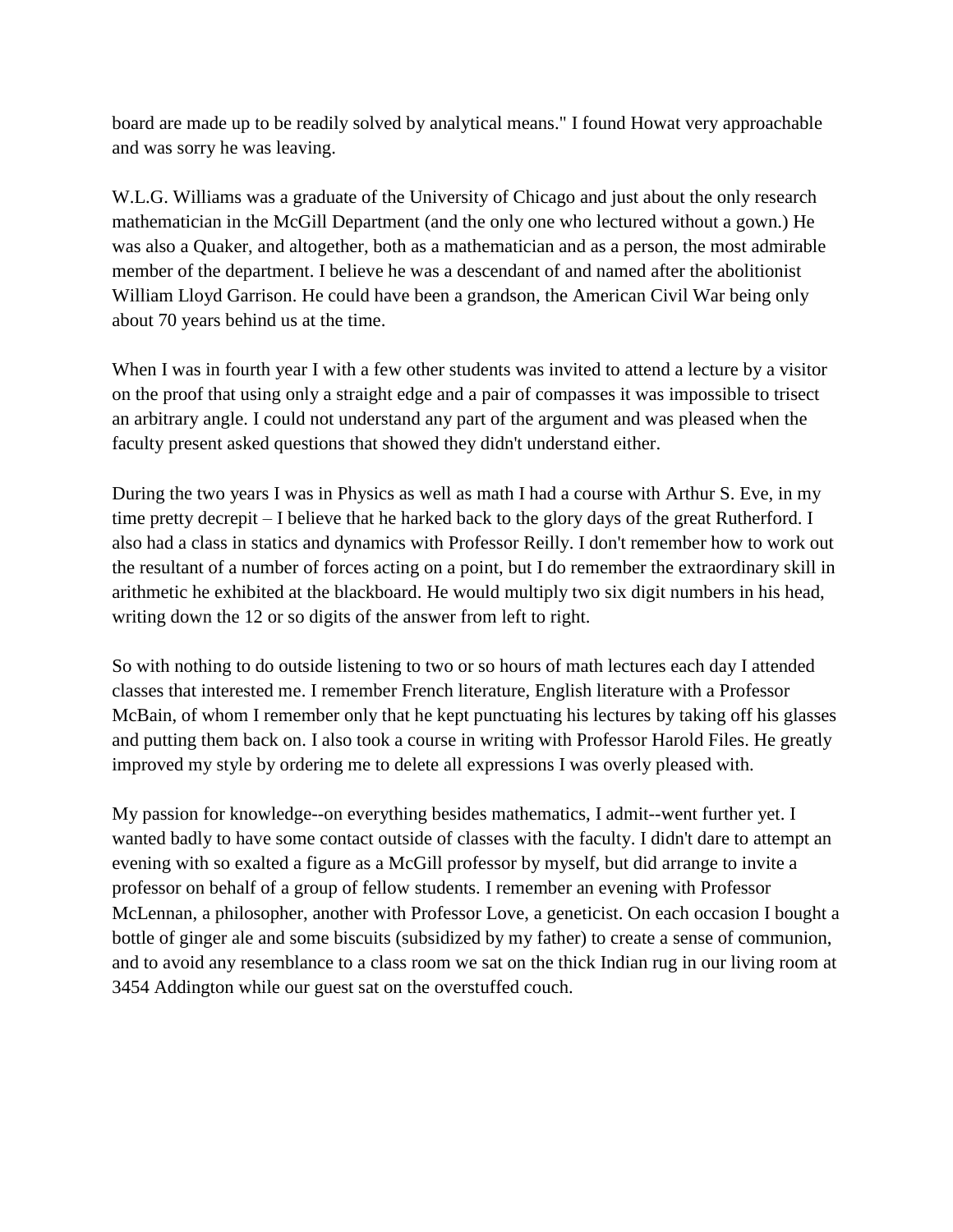### **The high-born Englishman: A.H.S. Gilson, Montreal, 1930-34**

Of all my teachers at McGill the most colorful was A.H.S. Gilson, and he is worth a section to himself.

Gilson (known as horse face because of his long jaw) was my instructor in differential equations. A highborn Englishman, graduate of Cambridge, who delighted in tormenting the lower orders, he seemed particularly to pour scorn on us colonials. There was in our class a Samuel Neamtan, hard-working but not brilliant, evidently a recent immigrant from Eastern Europe; sticking pins into Neamtan was to Gilson good sport. Neamtan joined a weather forecasting agency in Winnipeg, and had a moderately successful career.

He survived Gilson's torments, but they certainly did not brighten his undergraduate life. I have tried to reach him in recent years, without success.

Gilson was something of a painter, and when we four undergraduates described elsewhere were cruising about downtown in Montreal late at night, often having coffee at Murray's before breaking up for the evening, we might run into Gilson, once with a huge picture frame slung over his shoulder.

Years later we heard about him again. Harold Greenway, a friend from the Bureau of statistics in which I was working, was entertaining Dean Waynes of the University of Manitoba, at an evening party. That was the institution of which Gilson, leaving McGill, had recently been appointed President. Waynes, a business-like, serious functionary, almost foamed at the mouth when I asked him how he found the new President. He was nearly speechless, but from what he did say Gilson was worse than the Devil himself. He would phone Waynes at 3:00 a.m., pester him then and in the daytime with questions on his administration of the faculty. The President is expected to deal with matters of policy, to see that good people were appointed to senior posts, and then to let the University get on with its work. And above all the President should be busy raising funds for the University -- not dangling faculty on a string and playing with them as a cat plays with a mouse.

Reading ahead the reader will note the resemblance among Haldane, Fisher and Gilson: all highborn Englishmen, all Cambridge-educated, and all taking pleasure in making fun of the lower orders.

#### **My actuarial non-career, Montreal 1934-6**

Once I graduated, at a fine ceremony in Loewe's movie theatre on St. Catherine Street, rented by McGill for the occasion, the question was what to do. In the year 1934 there were no easy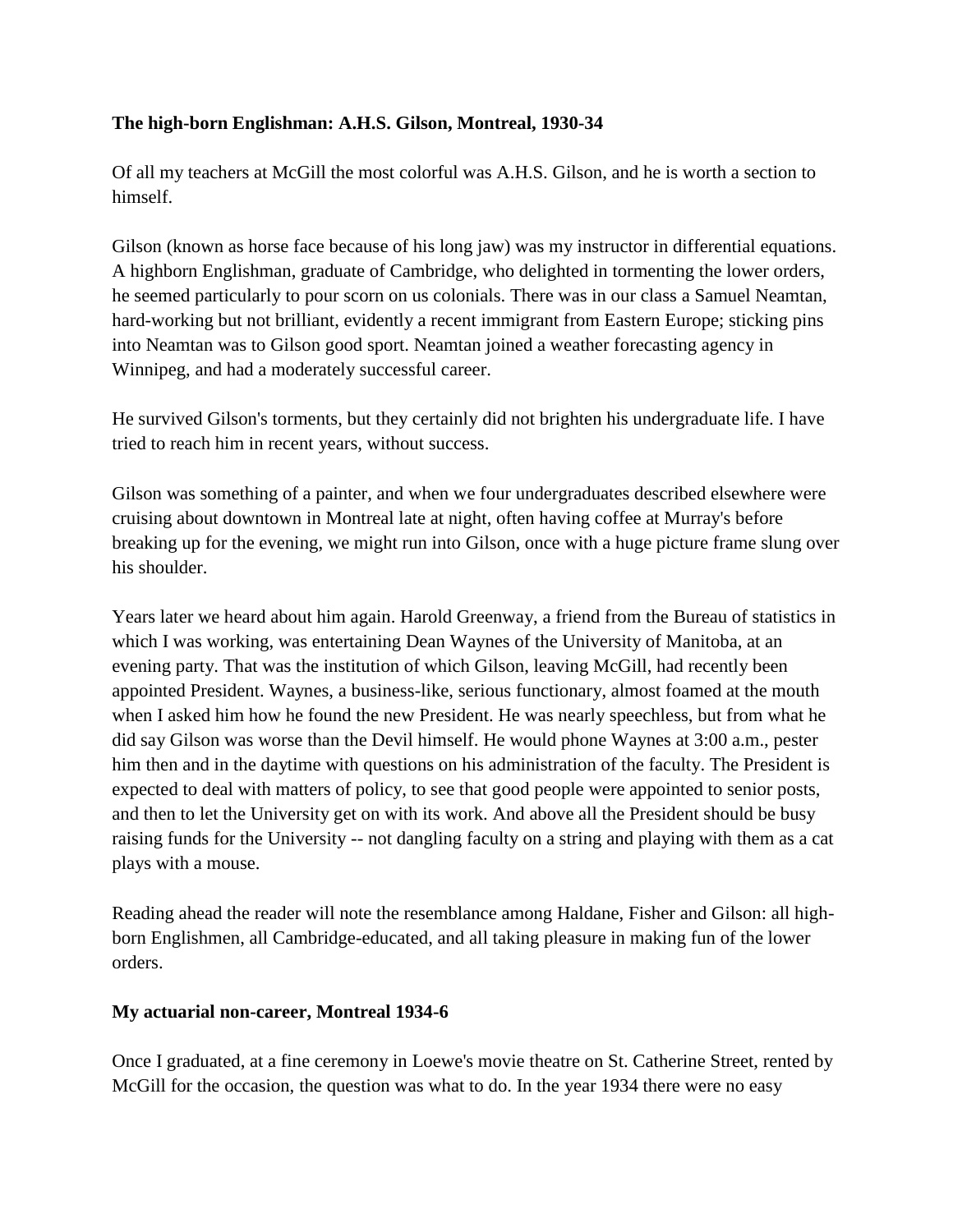answers. I had studied mathematics; should I go on to do graduate work, get a degree and become a professor. I consulted Professor W.L.G. Williams. He was, as I said to myself, a creative mathematician, a Quaker, and a man of great goodwill, especially to his students. He asked simply: "In Canada there is probably one new post in mathematics a year; do you think you are likely to get it?" My answer could only be no. I was unlikely to turn out to be the top candidate in my age class. Especially considering that I had second-class honors, partly due to failing to devote myself to mathematics, but following diverse interests during my four years.

What naturally occurred to me was to use my math to become a life insurance company actuary. In those days there seemed to be no other field in which mathematics could be applied. I had taken the first two or three exams of the Society of Actuaries (then under a different name) while at college. I wrote the remaining exams after I graduated, and earned the title of Associate of the Society. Beyond that was the Fellowship degree that I never tried for.

I was then appointed actuary (and telephone operator-receptionist) of a small start-up company in Montreal. It was grossly underfunded, and when one of its policy-holders died it folded.

I spoke to Mr. Burke, head actuary of the Sun Life, which may have been Canada's largest, with a vast building dominating Dominion Square (built before 1929 and still only partly occupied), and he, well-wishing but with limited budget, could not offer even a distant promise of a job. I entered a competition for a post in the Prudential Life in the U.S, but apparently there were hundreds of applicants, many with far better qualifications than I had.

I especially liked the idea of living in New York. Most of the insurance companies there were mutual, i.e. owned by their policy holders. Since these numbered in the hundreds of thousands for a big company, there was no way they could run the company, so the company was run by its executives, who were mainly actuaries. That made actuarial science a particularly attractive career. I was very disappointed when my application to the Prudential was turned down. My attitude to New York changed drastically, as you will see.

Now that I have gone in another direction, and am in no way beholden to the actuarial profession, it occurs to me how brilliant its public relations have been. Calling the activity "life insurance" was a particularly happy stroke. There is absolutely no sense in which my life is "insured" by a policy. No human agency can insure that I will be alive even tomorrow. If, it does not insure, then what does it do.

A life insurance policy places a bet between myself and a company. I bet that I will die, the company bets I will live. If I die I have won the bet and the company has to pay my family or other beneficiary. If I live I have lost the bet and I continue paying the premium. Stating it this way gives the policy an illicit flavor; it imports some of the aura of betting on the horses, even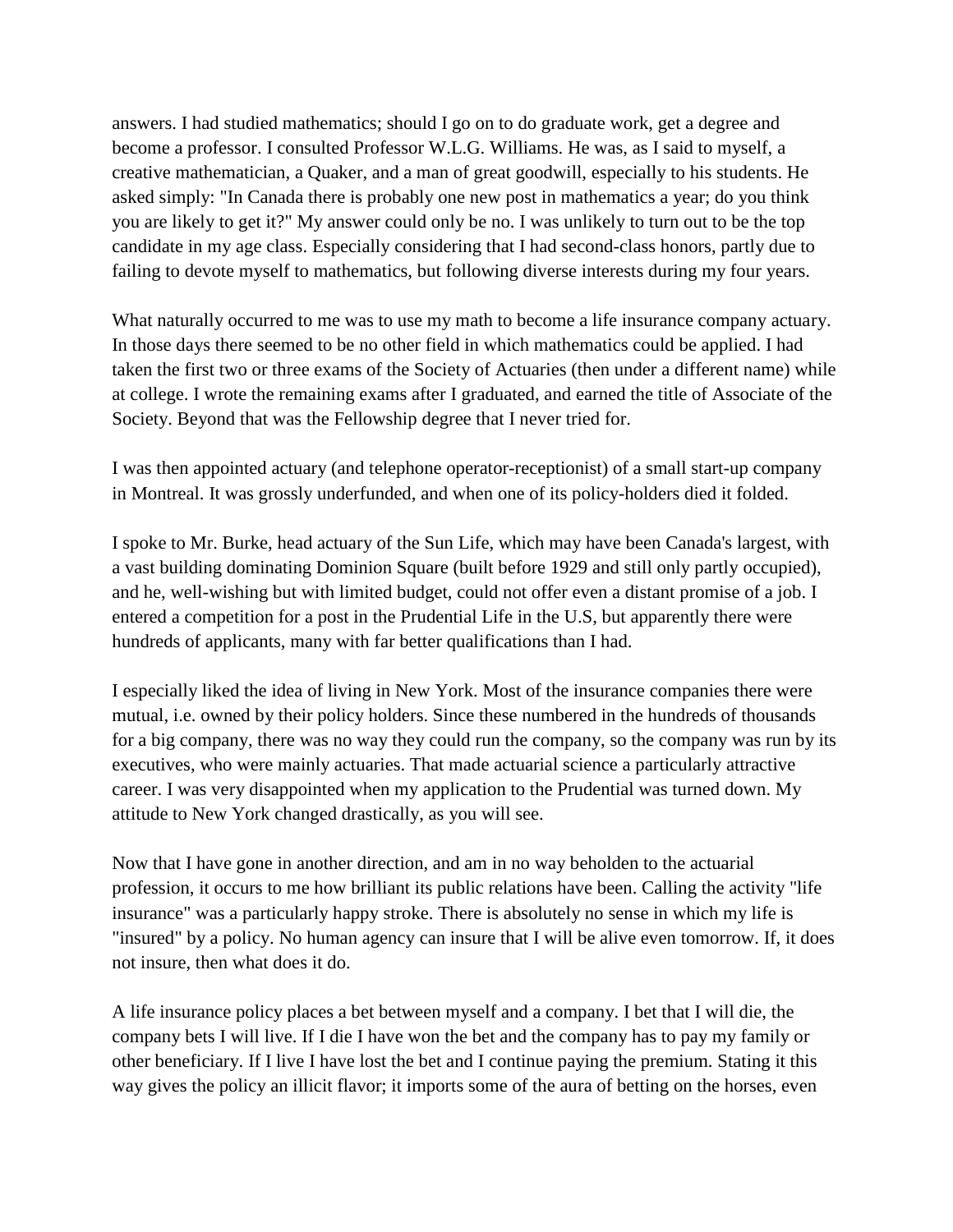though the bet in this case has the laudable aim of protecting my family against my premature death.

## **The depression and my first job, Ottawa, 1936**

In 1936, the country and the world (including myself) were still agonizing in the Depression. Many people did have jobs, of course and were able to hold on to them, but the new entrant was out of luck. Governments and corporations alike were cutting down their staffs to save money, certainly not adding to them.

Keynes diagnosed the trouble as too little money chasing too many goods, and the right approach was not to save, but to spend. I remember something called the Townsend Plan well before Keynes, which amounted to printing money and putting it into the hands of those people who would be sure to spend it--i.e. the poor. But knowledgeable people (sic) kept saying that this would only inflate the currency. It took Keynes to show that the effect of printing money in a situation of plentiful resources and insufficient (money) demand would increase demand without raising prices until all the resources were engaged.

The Roosevelt administration put Keynes into effect, though probably on too small a scale. But then the war came on and it served as a vast public works project that dwarfed any peacetime make-work expenditure.

I had graduated from McGill in 1934, and there seemed little chance of converting my mathematical degree into cash. As said above, I tried actuarial work and failed to establish myself. So I was more than happy to take a job on the 1936 Census of the Prairie Provinces. I came to Ottawa, and settled into a boarding house operated by Mrs. Kronk, the first time I was living under a roof other than that of my parents. My budget was simple: income \$75 per month; expense on room and board \$30; difference \$45, all found. Since my income up to that time at home in Montreal was limited to the occasional quarter that my father slipped me for street car fare this was big money. Much of the difference went into the bank, and after not many months I bought a car, paying part cash, part by a mortgage on the car provided by a friend.

The workplace was the Dominion Bureau of Statistics (DBS) and the clerical staff consisted of men and single women (married women had to stay home during the Depression.) The young people gradually formed themselves into couples--I remember their names to this day: Jimmy Henderson and Ann Shannon, Joe Reynolds and Ruth Rideout, myself and Beatrice Orkin.

The DBS was a sleepy old-fashioned bureaucracy in the 1930s. Under normal economic circumstances I cannot imagine a graduate of a first-class college, with honors in mathematics entering with many thousands of others a national competition for census clerk; the job was at